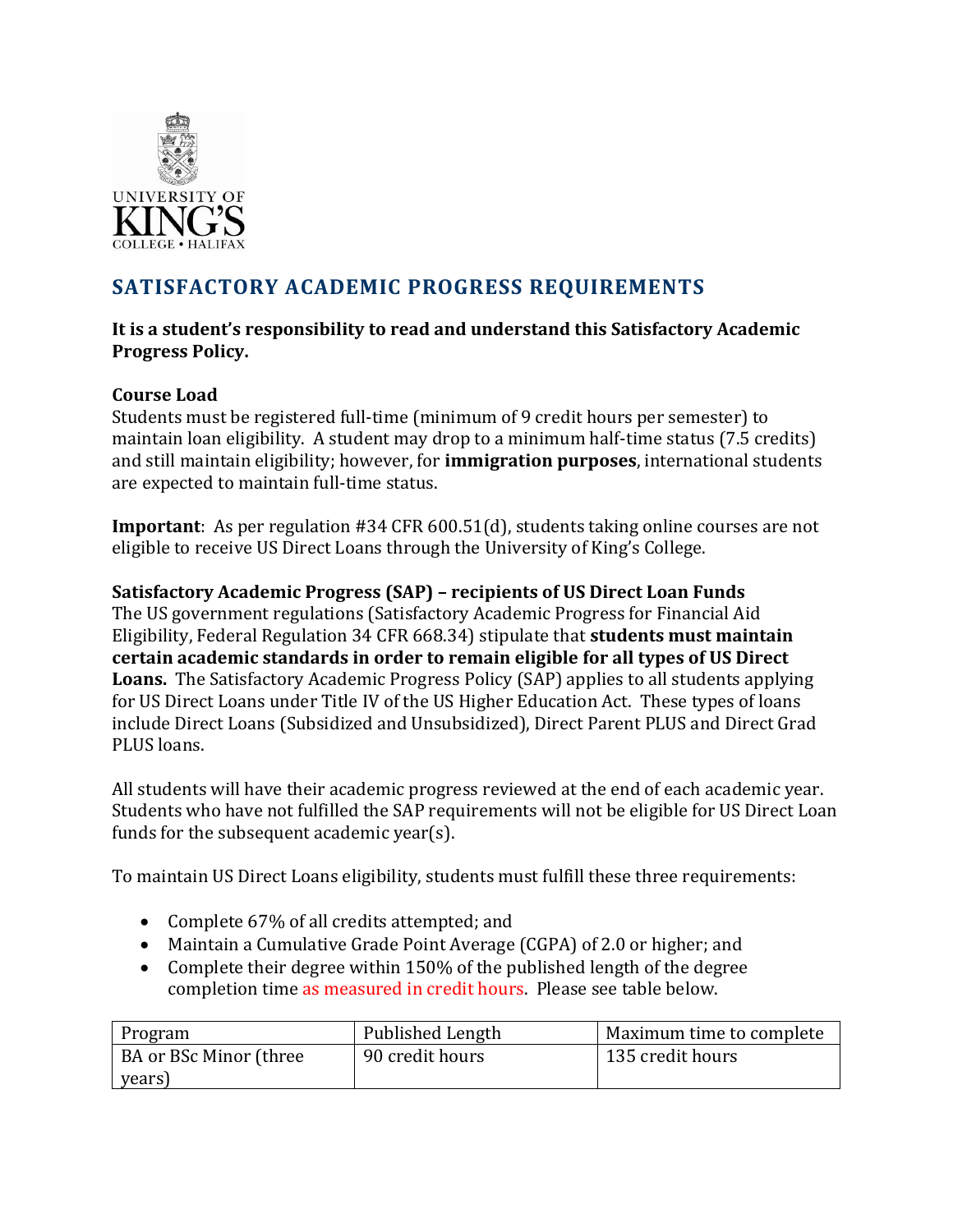| BA or BSc Major (four         | 120 credit hours | 180 credit hours   |
|-------------------------------|------------------|--------------------|
| years)                        |                  |                    |
| <b>BA or BSc Double Major</b> | 120 credit hours | 180 credit hours   |
| (four years)                  |                  |                    |
| <b>BA or BSc Honours or</b>   | 120 credit hours | 180 credit hours   |
| <b>Combined Honours (four</b> |                  |                    |
| years)                        |                  |                    |
| <b>BMusc</b> (four years)     | 120 credit hours | 180 credit hours   |
| B Jour Honours (four years)   | 123 credit hours | 184.5 credit hours |
| B Jour (one year)             | 39 credit hours  | 58.5 credit hours  |

## **Evaluation of US Direct Loans Eligibility**

Satisfactory Academic Progress is evaluated **once each year**, at the end of the winter term. However, students taking summer classes will be re-evaluated for CGPA and credit hours attempted/earned at the end of the summer term. SAP requirements are defined as follows:

- Qualitative component: a minimum Cumulative Grade Point Average (CGPA) of 2.0;
- Quantitative component (pace): completion of at least 67% of all credit hours attempted;
- Timeframe component: students must finish their degree within 150% of the published length of degree completion time (see note above).

### **Incompletes, Withdrawals, Repeated Courses, Transfer of Credits (including interuniversity transfers) for the purpose of US Direct Loans**

- Incomplete (INC) are considered in the credit hours attempted and are included in the CGPA calculation.
- Withdraws (W) without academic penalty are considered in the credit hours attempted but are not considered in the determination of the CGPA.
- Repeated course grades are included in the credit hours attempted and in the CGPA as per faculty regulations.
- Credits transferred from other programs or degrees are included in the quantitative SAP evaluation as per faculty regulations when calculating time to completion (transfer credits completed/transfer credits attempted).

#### **Completion Rate Calculation Formula**:

Completion Rate = Total credit hours completed (passed)/Total credit hours attempted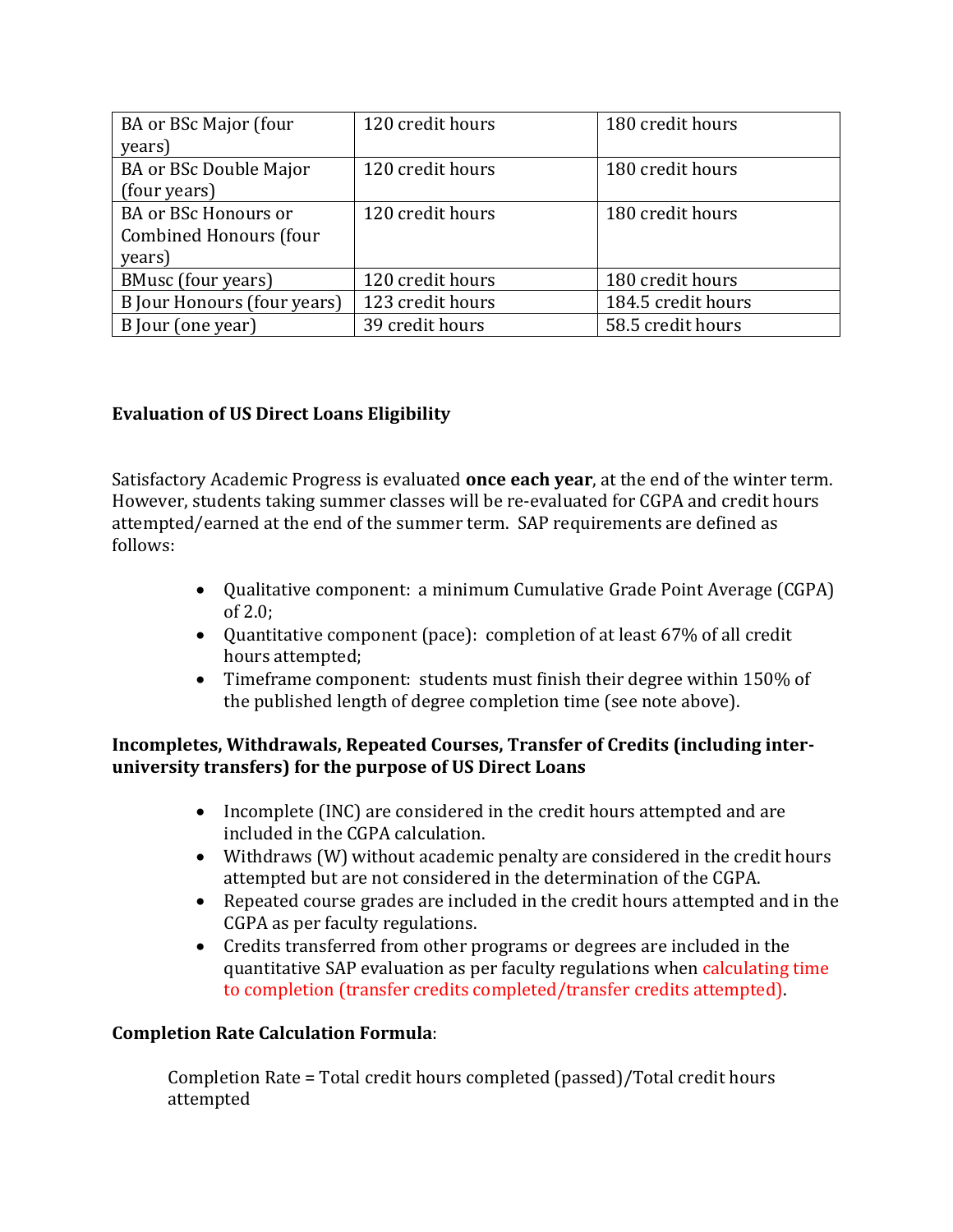Students who are not meeting SAP requirements:

| What happens                   | <b>Financial Aid Status</b>    | <b>Required Action</b>    |
|--------------------------------|--------------------------------|---------------------------|
| CGPA drops below 2.0           | All types of US Direct Loans   | Raise CGPA to required    |
|                                | denied                         | standards; appeals can be |
|                                |                                | made in extenuating       |
|                                |                                | circumstances             |
| Completion rate is less than   | All types of US Direct Loans   | Raise completion rate;    |
| 67% of all credit hours        | denied                         | appeals can be made in    |
| attempted.                     |                                | extenuating circumstances |
| Both scenarios (CGPA < 2.0     | All types of US Direct Loans   | Raise CGPA and completion |
| and completion rate $< 67\%$ ) | denied                         | rate; appeals can be made |
|                                |                                | in extenuating            |
|                                |                                | circumstances             |
| More than 150% of              | Ineligible for all types of US | No action; degree must be |
| published completion rate      | Direct Loans                   | completed without US      |
| as measured in credit hours    |                                | Direct Loans              |
| to finish degree               |                                |                           |

# **SAP Appeals**

Students not fulfilling SAP requirements will receive an email at their official University of King's College email only. Upon receiving notification, a student may appeal within ten business days from the date of the email. The appeal submission must include:

- 1. A letter from the student explaining the circumstances/reasons\* for not meeting SAP requirements; what will change that will allow the student to satisfy SAP requirements in the future; any other relevant information.
- 2. Supporting documentation relevant to the appeal.

\*Examples of grounds for appeal include injury or illness of student, death of a family member, or other extenuating circumstances.

The appeal must be submitted in writing to the SAP Appeals Committee, c/o The Registrar, University of King's College, 6350 Coburg Road, Halifax, NS B3H 2A1.

Only complete files will be reviewed; the decision made by the SAP Appeals Committee will be sent to the student's official University of King's College email account. The appeal decision may be:

- A reinstatement of eligibility for US Direct Loans (probation); or
- A financial probationary period with conditions (academic plan); or
- A denial of US Direct Loans.